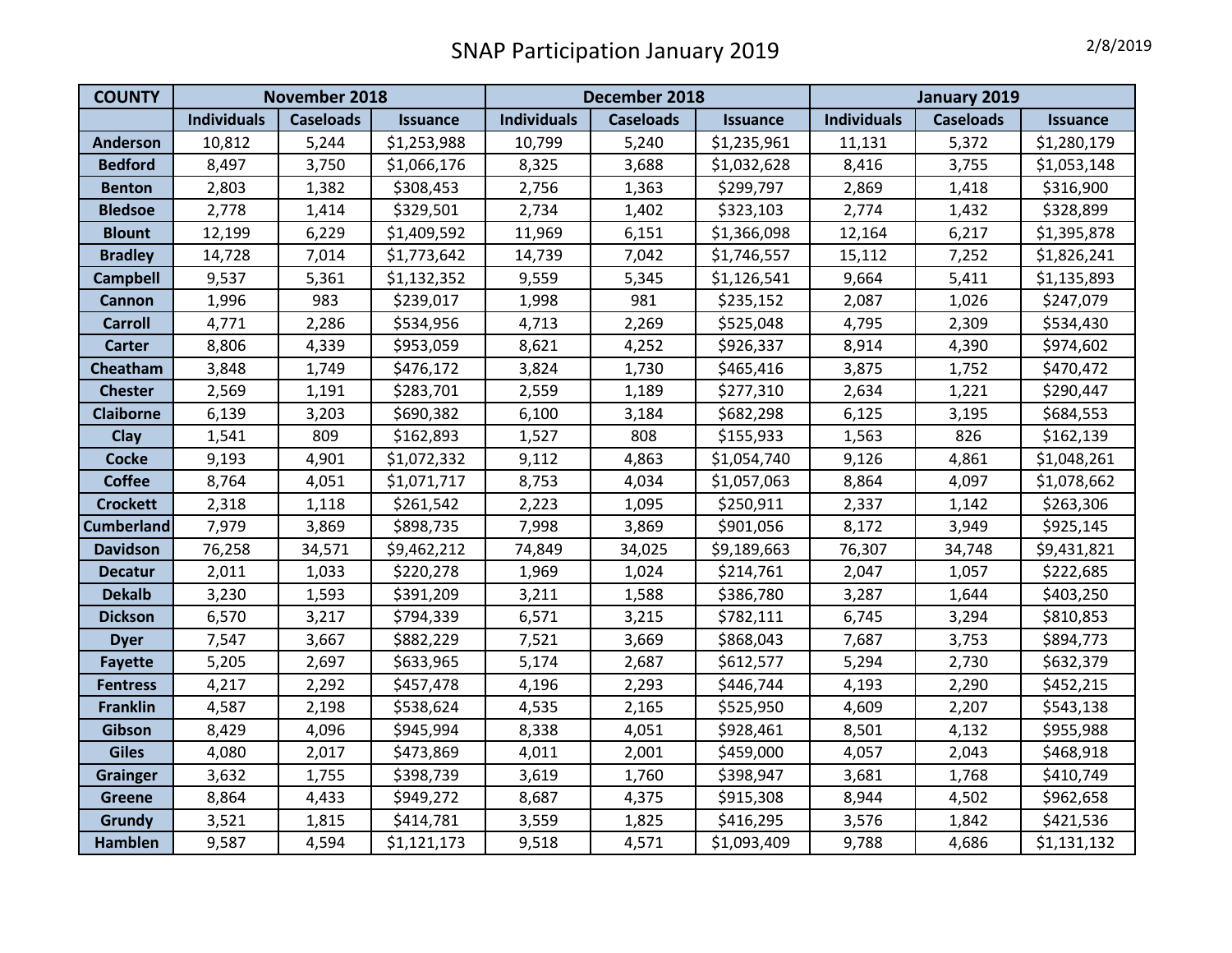## SNAP Participation January 2019

| 2/8/2019 |  |
|----------|--|
|----------|--|

|                   | November 2018      |                  |                 | December 2018      |                  |                 | January 2019                                              |        |             |
|-------------------|--------------------|------------------|-----------------|--------------------|------------------|-----------------|-----------------------------------------------------------|--------|-------------|
| <b>COUNTY</b>     | <b>Individuals</b> | <b>Caseloads</b> | <b>Issuance</b> | <b>Individuals</b> | <b>Caseloads</b> | <b>Issuance</b> | <b>Individuals</b><br><b>Caseloads</b><br><b>Issuance</b> |        |             |
| <b>Hamilton</b>   | 45,025             | 22,275           | \$5,622,783     | 44,486             | 22,052           | \$5,496,960     | 45,530                                                    | 22,637 | \$5,664,525 |
| <b>Hancock</b>    | 2,325              | 1,245            | \$262,464       | 2,291              | 1,222            | \$256,645       | 2,315                                                     | 1,225  | \$255,302   |
| <b>Hardeman</b>   | 4,814              | 2,556            | \$559,302       | 4,843              | 2,564            | \$554,175       | 4,844                                                     | 2,564  | \$560,031   |
| <b>Hardin</b>     | 4,837              | 2,530            | \$543,181       | 4,839              | 2,532            | \$531,085       | 4,970                                                     | 2,597  | \$550,828   |
| <b>Hawkins</b>    | 9,371              | 4,597            | \$1,047,143     | 9,375              | 4,596            | \$1,040,598     | 9,611                                                     | 4,662  | \$1,063,896 |
| Haywood           | 4,443              | 2,379            | \$521,648       | 4,383              | 2,383            | \$508,474       | 4,433                                                     | 2,391  | \$515,541   |
| <b>Henderson</b>  | 5,042              | 2,515            | \$554,688       | 4,948              | 2,485            | \$537,694       | 5,159                                                     | 2,563  | \$563,483   |
| <b>Henry</b>      | 5,558              | 2,761            | \$647,625       | 5,560              | 2,760            | \$638,417       | 5,779                                                     | 2,841  | \$667,798   |
| <b>Hickman</b>    | 3,876              | 1,828            | \$451,012       | 3,885              | 1,820            | \$445,414       | 3,927                                                     | 1,843  | \$455,042   |
| <b>Houston</b>    | 1,275              | 607              | \$144,625       | 1,281              | 607              | \$144,117       | 1,343                                                     | 626    | \$153,123   |
| <b>Humphreys</b>  | 2,555              | 1,195            | \$298,558       | 2,533              | 1,182            | \$290,977       | 2,565                                                     | 1,193  | \$296,111   |
| <b>Jackson</b>    | 1,989              | 1,062            | \$221,804       | 1,978              | 1,053            | \$218,487       | 2,046                                                     | 1,079  | \$229,442   |
| <b>Jefferson</b>  | 7,128              | 3,453            | \$795,492       | 6,882              | 3,359            | \$752,291       | 7,054                                                     | 3,432  | \$778,823   |
| Johnson           | 3,269              | 1,754            | \$349,414       | 3,210              | 1,730            | \$338,773       | 3,316                                                     | 1,782  | \$358,694   |
| <b>Knox</b>       | 47,511             | 23,837           | \$5,662,684     | 47,345             | 23,723           | \$5,589,798     | 48,324                                                    | 24,316 | \$5,727,586 |
| Lake              | 1,876              | 1,051            | \$224,864       | 1,866              | 1,045            | \$222,951       | 1,919                                                     | 1,046  | \$226,577   |
| Lauderdale        | 6,009              | 3,057            | \$722,442       | 6,041              | 3,069            | \$724,259       | 6,138                                                     | 3,106  | \$736,344   |
| <b>Lawrence</b>   | 6,182              | 2,952            | \$684,400       | 6,156              | 2,943            | \$673,860       | 6,278                                                     | 2,995  | \$692,034   |
| <b>Lewis</b>      | 1,898              | 968              | \$208,649       | 1,867              | 964              | \$204,041       | 1,910                                                     | 989    | \$211,922   |
| Lincoln           | 4,866              | 2,266            | \$564,407       | 4,851              | 2,245            | \$554,932       | 4,942                                                     | 2,283  | \$563,580   |
| Loudon            | 4,602              | 2,184            | \$529,708       | 4,539              | 2,168            | \$518,743       | 4,591                                                     | 2,208  | \$528,312   |
| <b>Macon</b>      | 4,631              | 2,145            | \$537,308       | 4,589              | 2,134            | \$528,389       | 4,682                                                     | 2,174  | \$545,937   |
| <b>Madison</b>    | 16,085             | 7,783            | \$1,902,652     | 15,882             | 7,735            | \$1,846,717     | 16,342                                                    | 7,981  | \$1,912,428 |
| <b>Marion</b>     | 5,050              | 2,438            | \$616,458       | 4,946              | 2,430            | \$594,641       | 5,128                                                     | 2,502  | \$616,097   |
| <b>Marshall</b>   | 3,900              | 1,821            | \$451,592       | 3,877              | 1,797            | \$440,529       | 3,932                                                     | 1,830  | \$450,473   |
| <b>Maury</b>      | 9,665              | 4,592            | \$1,165,780     | 9,429              | 4,517            | \$1,125,169     | 9,859                                                     | 4,713  | \$1,181,361 |
| <b>Meigs</b>      | 2,193              | 1,082            | \$259,691       | 2,175              | 1,075            | \$255,035       | 2,261                                                     | 1,109  | \$265,138   |
| <b>Monroe</b>     | 7,272              | 3,539            | \$810,244       | 7,180              | 3,519            | \$793,526       | 7,346                                                     | 3,588  | \$823,208   |
| <b>Montgomery</b> | 22,760             | 9,820            | \$2,783,013     | 22,711             | 9,803            | \$2,737,456     | 23,097                                                    | 10,050 | \$2,804,647 |
| <b>Moore</b>      | 524                | 231              | \$59,151        | 532                | 235              | \$60,170        | 558                                                       | 244    | \$62,238    |
| <b>Morgan</b>     | 3,543              | 1,754            | \$389,191       | 3,441              | 1,710            | \$373,319       | 3,543                                                     | 1,755  | \$385,630   |
| <b>McMinn</b>     | 8,290              | 3,945            | \$982,056       | 8,262              | 3,931            | \$973,226       | 8,444                                                     | 4,017  | \$994,274   |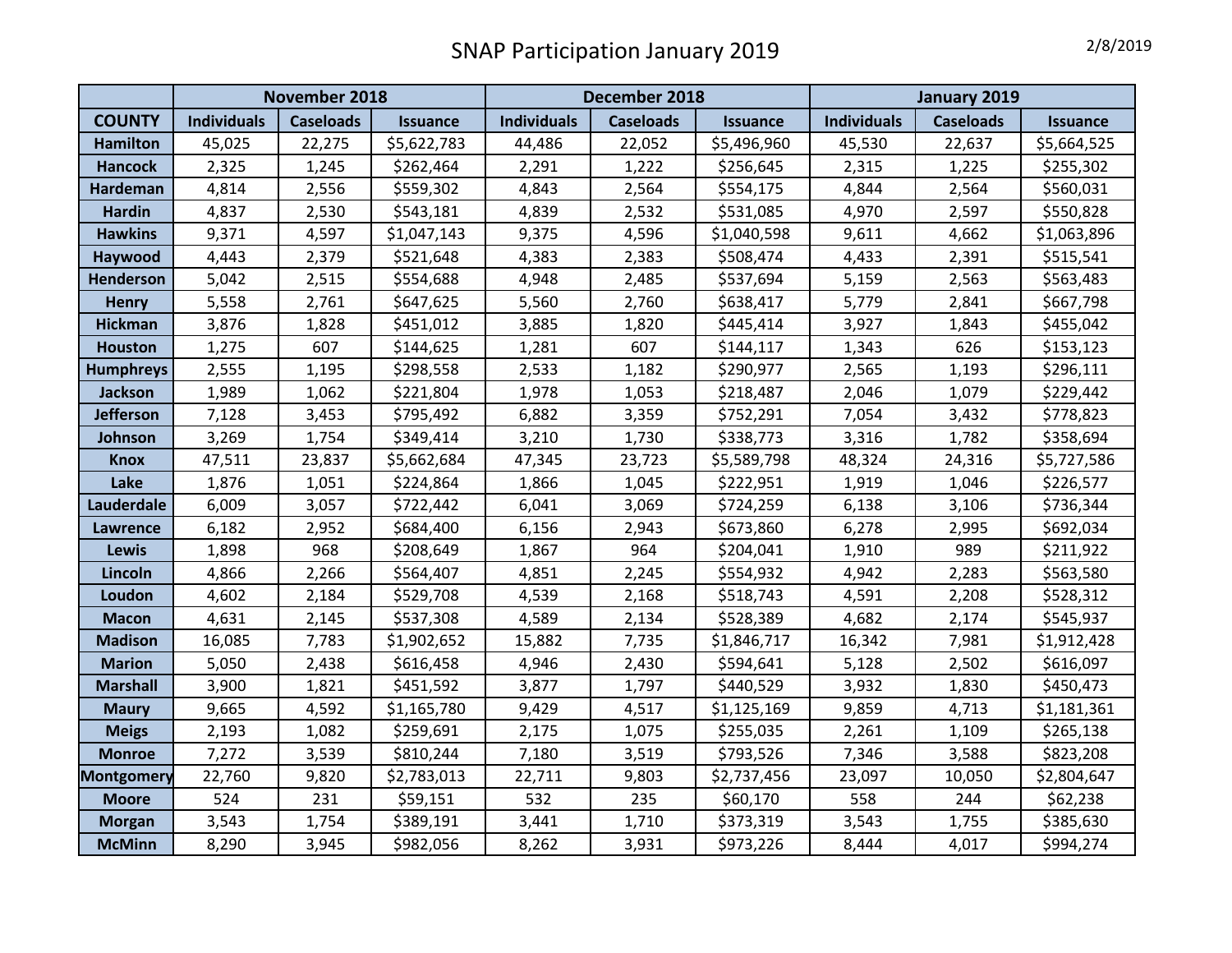## SNAP Participation January 2019 **2/8/2019**

| <b>COUNTY</b>     | November 2018      |                  |                 | December 2018      |                  |                 | January 2019                           |        |                 |
|-------------------|--------------------|------------------|-----------------|--------------------|------------------|-----------------|----------------------------------------|--------|-----------------|
|                   | <b>Individuals</b> | <b>Caseloads</b> | <b>Issuance</b> | <b>Individuals</b> | <b>Caseloads</b> | <b>Issuance</b> | <b>Individuals</b><br><b>Caseloads</b> |        | <b>Issuance</b> |
| <b>McNairy</b>    | 4,765              | 2,555            | \$533,042       | 4,711              | 2,531            | \$523,505       | 4,810                                  | 2,575  | \$530,586       |
| <b>Obion</b>      | 5,524              | 2,714            | \$627,724       | 5,392              | 2,682            | \$616,700       | 5,551                                  | 2,744  | \$638,817       |
| <b>Overton</b>    | 3,256              | 1,657            | \$351,079       | 3,221              | 1,646            | \$341,927       | 3,262                                  | 1,661  | \$351,010       |
| <b>Perry</b>      | 1,436              | 712              | \$165,392       | 1,413              | 710              | \$163,939       | 1,396                                  | 699    | \$161,481       |
| <b>Pickett</b>    | 788                | 417              | \$83,390        | 785                | 414              | \$83,624        | 826                                    | 427    | \$86,516        |
| <b>Polk</b>       | 2,598              | 1,225            | \$290,009       | 2,585              | 1,227            | \$286,312       | 2,638                                  | 1,248  | \$299,653       |
| Putnam            | 10,225             | 5,005            | \$1,192,351     | 10,105             | 4,947            | \$1,173,795     | 10,348                                 | 5,114  | \$1,212,494     |
| Rhea              | 6,287              | 3,015            | \$739,612       | 6,323              | 3,034            | \$739,027       | 6,410                                  | 3,072  | \$752,957       |
| Roane             | 7,290              | 3,548            | \$839,838       | 7,238              | 3,537            | \$828,085       | 7,399                                  | 3,610  | \$851,419       |
| Robertson         | 7,871              | 3,591            | \$983,994       | 7,667              | 3,515            | \$947,014       | 7,829                                  | 3,617  | \$978,063       |
| <b>Rutherford</b> | 26,013             | 11,209           | \$3,221,787     | 25,721             | 11,119           | \$3,149,752     | 26,094                                 | 11,330 | \$3,233,152     |
| <b>Scott</b>      | 6,119              | 3,158            | \$696,887       | 5,966              | 3,090            | \$671,783       | 6,016                                  | 3,107  | \$673,261       |
| Sequatchie        | 2,857              | 1,398            | \$338,996       | 2,824              | 1,383            | \$336,173       | 2,897                                  | 1,423  | \$347,381       |
| <b>Sevier</b>     | 9,808              | 4,556            | \$1,070,190     | 9,649              | 4,502            | \$1,034,179     | 9,889                                  | 4,612  | \$1,083,638     |
| <b>Shelby</b>     | 195,504            | 89,391           | \$25,341,159    | 193,978            | 88,782           | \$25,011,527    | 198,840                                | 91,114 | \$25,814,318    |
| <b>Smith</b>      | 2,591              | 1,230            | \$299,747       | 2,593              | 1,231            | \$302,663       | 2,718                                  | 1,277  | \$318,069       |
| <b>Stewart</b>    | 1,768              | 793              | \$188,227       | 1,798              | 798              | \$195,509       | 1,800                                  | 805    | \$196,616       |
| <b>Sullivan</b>   | 22,262             | 10,939           | \$2,508,973     | 21,895             | 10,810           | \$2,442,605     | 22,271                                 | 10,983 | \$2,505,873     |
| <b>Sumner</b>     | 14,956             | 6,707            | \$1,806,103     | 14,626             | 6,591            | \$1,746,775     | 14,951                                 | 6,771  | \$1,815,895     |
| <b>Tipton</b>     | 8,912              | 4,195            | \$1,080,974     | 8,902              | 4,195            | \$1,078,148     | 9,049                                  | 4,281  | \$1,097,852     |
| <b>Trousdale</b>  | 1,240              | 632              | \$148,861       | 1,263              | 639              | \$151,753       | 1,302                                  | 662    | \$156,172       |
| <b>Unicoi</b>     | 2,857              | 1,471            | \$305,311       | 2,844              | 1,453            | \$297,027       | 2,853                                  | 1,464  | \$303,942       |
| <b>Union</b>      | 3,884              | 1,771            | \$430,814       | 3,827              | 1,752            | \$416,955       | 3,917                                  | 1,779  | \$429,652       |
| <b>Van Buren</b>  | 974                | 471              | \$105,631       | 944                | 471              | \$102,364       | 980                                    | 479    | \$103,543       |
| Warren            | 7,201              | 3,449            | \$841,715       | 7,100              | 3,415            | \$829,254       | 7,390                                  | 3,530  | \$870,526       |
| Washington        | 14,936             | 7,773            | \$1,740,296     | 14,915             | 7,740            | \$1,721,797     | 15,264                                 | 7,927  | \$1,767,244     |
| Wayne             | 2,282              | 1,206            | \$252,293       | 2,287              | 1,218            | \$256,328       | 2,318                                  | 1,228  | \$258,112       |
| <b>Weakley</b>    | 4,918              | 2,517            | \$546,860       | 4,876              | 2,501            | \$539,201       | 5,039                                  | 2,571  | \$560,552       |
| White             | 4,290              | 2,062            | \$479,696       | 4,258              | 2,039            | \$474,443       | 4,386                                  | 2,097  | \$491,952       |
| Williamson        | 4,223              | 1,919            | \$488,662       | 4,267              | 1,941            | \$490,014       | 4,216                                  | 1,935  | \$494,880       |
| <b>Wilson</b>     | 9,566              | 4,527            | \$1,196,332     | 9,465              | 4,516            | \$1,164,694     | 9,847                                  | 4,647  | \$1,224,379     |